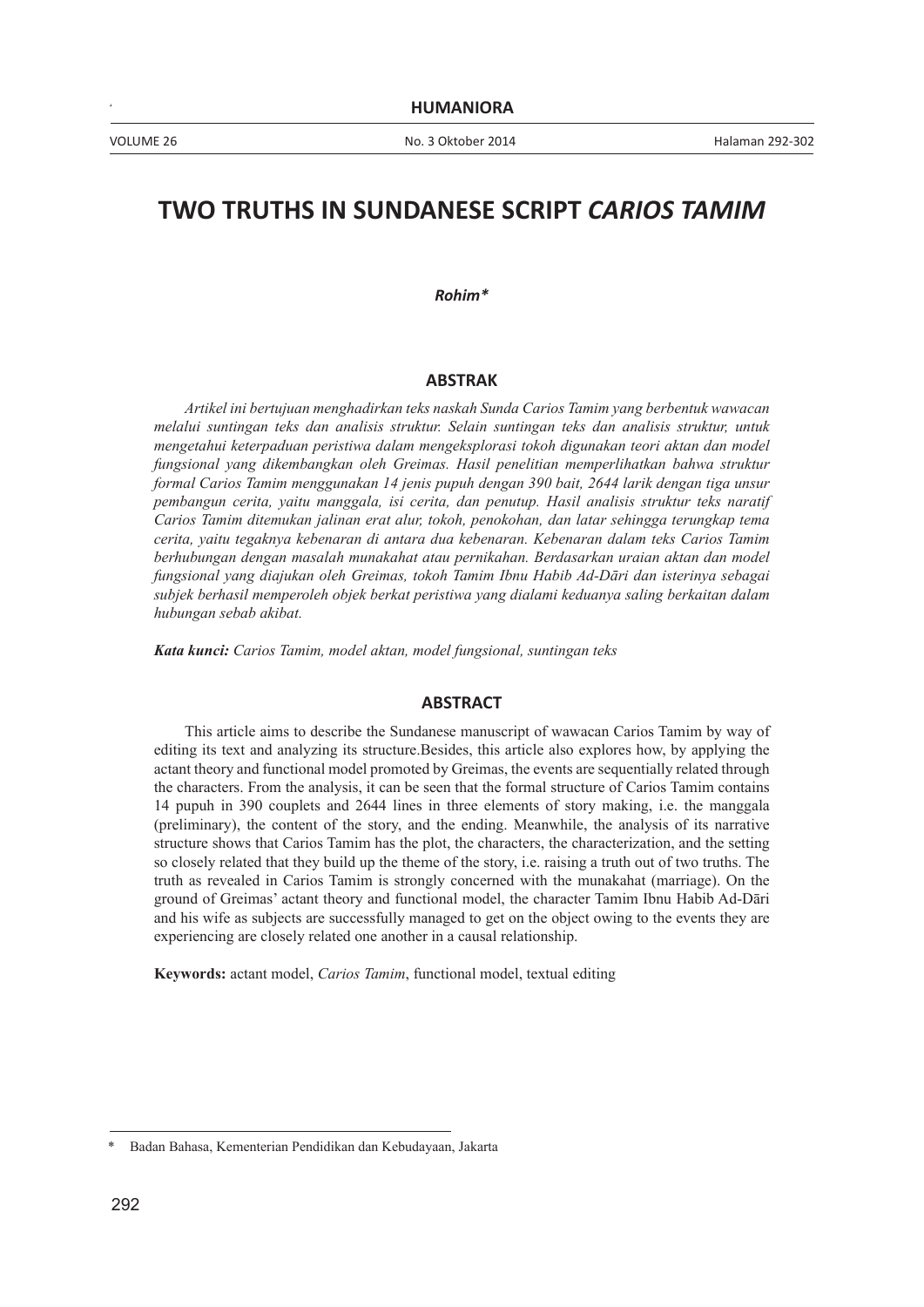# **INTRODUCTION**

Sundanese manuscript in the old time had a significant role in spreading Islam religion in West Java. Islamic-religious manuscripts have the most numbers among many Sundanese manuscripts identified in various catalogues. Istanti (2001) described that Islamic religion entered Malay region mainly and generally into Nusantara via Gujarat, India. Together with the expansion of Islam religion in Malay also came the culture, literature, and Arabic as well as Persian language. In literature field Arabic element adaption can be seen in its *genre structure* form such as *hikayat, syair, silsilah*, and *kisah*. *Carios Tamim* (furthermore abbreviated as *CT*) as Sundanese manuscript in the form of *wawacan* is one example of the Sundanese manuscript resulting from the outside culture assimilation (Persian).

The *CT* manuscript came from K.F. Holle's collection and now resides in the collection of Bagian Naskah Perpustakaan Nasional Republik Indonesia (PNRI/Manuscript Division of Indonesian Republic National Library ) having collection code number SD. 166. The existence of the SD. 166 manuscript is recorded in the catalogue "*Naskah Sunda Inventarisasi dan Pencatatan*" edited by Edi S. Ekadjati et al (1988:82). Besides *CT* manuscript this catalogue also records character story Tamim in a title of *Wawacan Tamim Ad-Dāri* which is in the collection of UB Leiden having number LOr. 6732 (Mal.1413) and *Kitab Carios Tamim* existing in the collection of UB Leiden by number LOr. 6734 (Mal. 1415). In this catalogue Ekadjati does not describe the content of *CT* manuscript. After the writer read the manuscript text, containing religious lesson telling a character named *Tamim Ad-Dāri* 'kidnapped' by Genie Iprit trevelling all over countries outside of the globe. In the text opening the re-writer mentions that *CT* is adopted from the famous Malay folklore *Tamim Ad-Dāri*.

Manuscript with a story character *Tamim Ad-Dāri* also found in *Katalog Induk Naskah-Naskah Nusantara Jilid 4 Perpustakaan Nasional Republik Indonesia* (1998) edited by T.E. Behrend, and kept belonging to Indonesian Republic National Library, which is *Hikayat Tamim Ad-Dāri<sup>1</sup>* collection of Von de Wall having code number W. 101, *Tamim Ad-Dāri* Malay collection with code number Ml. 151, and *Carita Tamim* collection of J.L.A. Brandes having code number Br. 252. In the *Catalogue of Malay, Minangkabau, and South Sumatran Manuscripts In the Netherlands* edited by Teuku Iskandar (1999) describes that the story character Tamim is found in the manuscript kept in University of Leiden having code number Cod. Or. 7324. This manuscript consists of thirteen-story collection, one of them is *Hikayat Tamim Ad-Dāri*.

In the *CT* text, the figure Tamim Ibnu Habib Ad-Dāri is one of the close companions in the era of Prophet Muhammad SAW. The story with this Tamim character spread over Nusantara coming to Sunda region together with the incoming of Islam. *CT* as an adopted story is interesting to be studied deeper since it was presented in the form of traditional song (*wawacan*) while the original story was in the form of prose so the objective of the re-writer clearly not to retain the original text but to adopt the content of the story. It is presumed there were some story changes to match with the regional condition and environtment of the new text readers. Yock Fang (1991:251) mentioned that other than in Sundanese and Malay languages, Tamim story adoptions are found in Bugis, Makassar, Aceh, Spain, Urdu, and Afghanistan languages.

*CT* in this article is studied by means of text editing (philology) and structural analysis (literature). It is hoped that the text can be read and the messages appreciated. *CT* as a research corpus is a Sundanese religious manuscript having relation with *munakahat* matter or marriage. Marriage matter in the *CT* manuscript is edited in one story divided in three major events as main story theme supporter.

The first event is arising of conflict between protagonist and antagonist characters. The second event is the *flashback* episode of protagonist character, and the third event is the climax,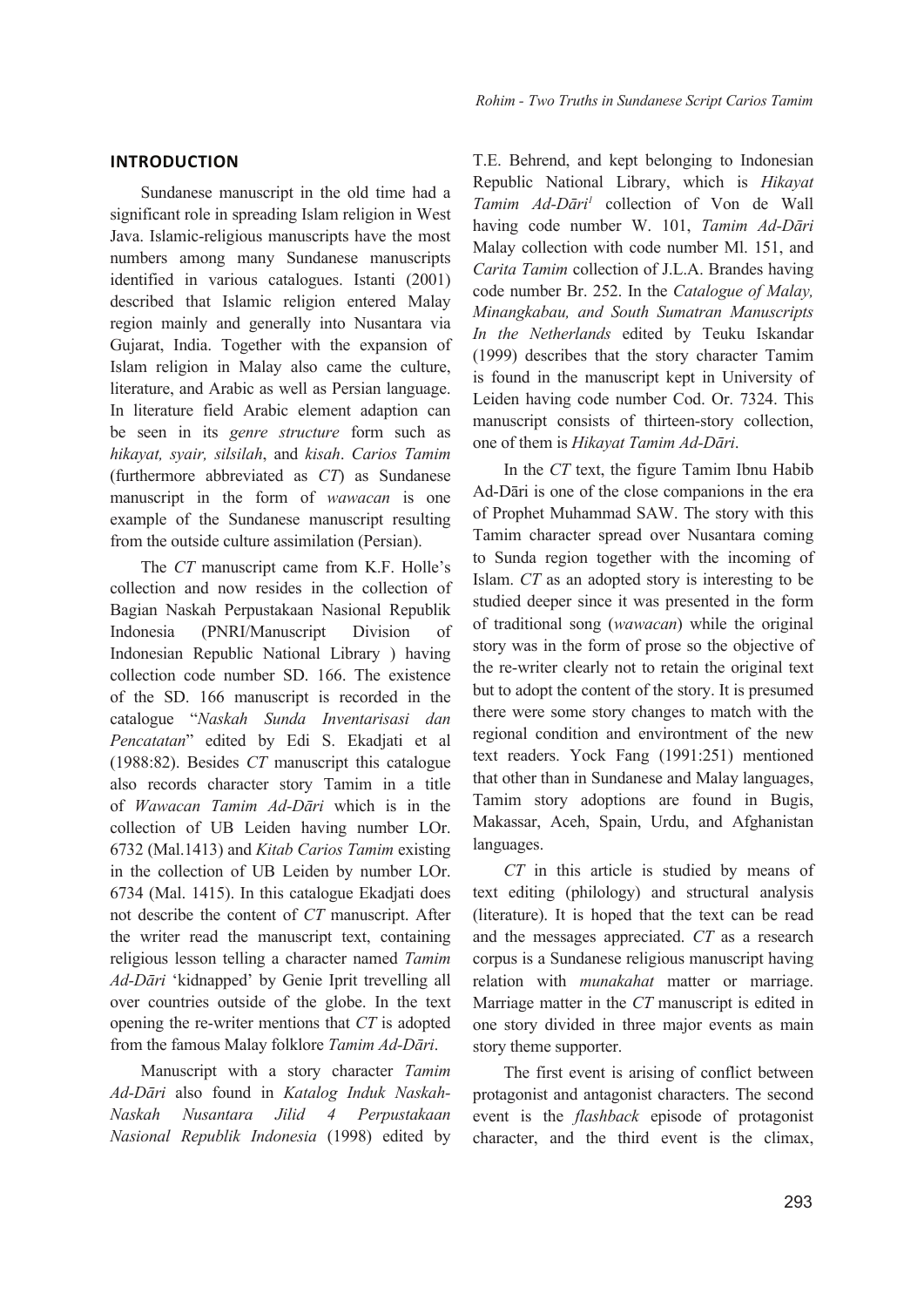determined one decision on the conflict of protagonist and antagonist characters. Logically, if there is a conflict, one side of those who has the conflict should be defeated. There is only one decision determined to overcome the conflict which is right or wrong. So, in the *CT* manuscript research to give evidence on this assumption, the writer use Sudjana causality hypothesis (1992:219) which the writer formulates as follows: if a wife is abandoned by a husband for long time and no allowance given, she has a right to sue a divorce (the wife is right), but if a wife marries with a man without divorce, the husband has right to sue her (the husband is right). Hypothesis prove is a causality which mention that there is a variable acts as a cause and variable act as result. The testing technique arises from the fact and real data support in the content of the *CT* manuscript story.

In the *CT* the two conflicting characters perform true action. In the decision to end the conflict one of the character is judged right but the presence of the accompanying figure has enhanced two truths done by the conflicting characters. In addition to conducting edited text and structural analysis, this study uses actan theory and functional model developed by Greimas to explore the relation between characters in the event and to prove two truths in the *CT* text.

The *CT* manuscript was written in *Pegon<sup>2</sup>* letter with Sundanese language composed in five manuscripts collection, bound with thick textured carton as browny-black cloth. Generally the manuscript is in good condition and readable, but the left lower edge of the paper has some holes. The manuscript measures 19 x 16,5 cm and text reading frame measures 15 x 12,5 cm. The number of pages are 68 pages, with number of lines per page are 14 lines, except pages 1 and 65 contain 13 lines, page 68 contains 12 lines. Following page 68 are 5 blank pages consisting of 3 pages with scratches, 1 page with prayer honoring the prophet, and 1 page containing the date of the writing, " The writer has read this story up to the end on 4 Maulid 1282" (22 Mei 1871). No writer's or re-writer name is found on the first page, but a sentence reads: *Ieu kuring anu miskin, kuhayang diajar nembang*, (Here I am a poor man want to learn traditional song ). This manuscript was composed in the form of *wawacan* with 14 *pupuh*, 390 verses.

There is not any research focusing on *CT* manuscript as a basic study although other researches concerning religious Sundanese manuscript had been performed as lessons material or Islamic characters such as Prophet Muhammad and his followers*<sup>3</sup>* .

The analysis through philological study shows that *CT* manuscript collection of K.F. Holle is readable, but needs deeper interpretation on the content by modern literary study. Hence, it requires a theoretical approach to refer to primary text theme.

The subject formulated above leads to the objective, i.e., to study the *CT* manuscript structure to understand the elements generating the story as evidents of the enforcement of the two truths.

# **THEORETICAl REvIEW**

S.O. Robson (1994:12) mentioned that the substances of a philologycal research is not just on the text critic made available to read, but also on understanding it, so it is important to present and interprete the text. Some methods are possible to present a text depending on the condition whether a single text (*codex unicus*) or multi texts. Based on catalogue search, *CT* manuscripts are multi texts, hence, this research conducted comparison on the two *CT* manuscripts to understand the similarity and difference before getting into editing phase.

It applies two criteria for determining the manuscript to be used as the basis of this research, which are the completeness of the episode as well as the completeness of the manuscript reading text. The criteria are important for the research since it studies the *CT* manuscript as narrative text based on structural analysis including continuity, characters, characterization, background, theme, and story messages.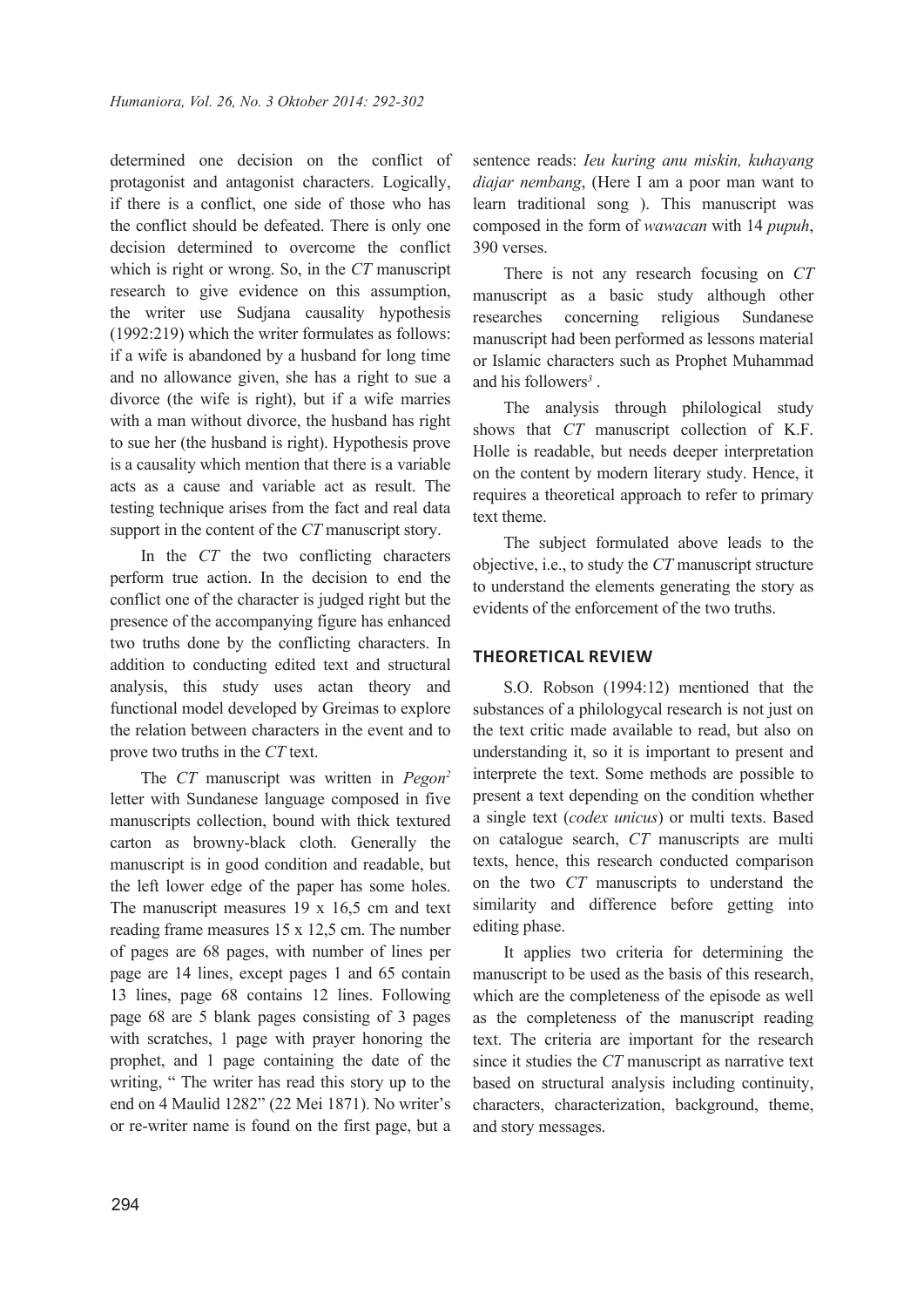Literary work is a complex text, having phased structure, and multi meaning (Wellek and Warren, 1989) "If we analisys literary work thoroughly, we will conclude that it is better that we look at a literary work not only as a normative system, but as a system consisting of some levels". According to Teeuw (1988:154) literary work structural analysis is an effort to explicit and systemize what is carried out in the reading process and understanding literature. But he added that this step could neither absolutely be done nor denied. This shows that structuralism is still important.

*CT* has a typical structural aspect, a narrative story in the form of traditional Sundanese song known as *wawacan*, while *Hikayat Tamim Ad-Dāri* Malay version is in the form of prose. Ayatrohaedi, et al (1991:2-3) defined *wawacan* as a long story in the form of *dangding* (using *pupuh* rule ). Pupuh is subject to *gurulagu* (rhyme), *guruwilangan* (number of words in each verse), *gurugatra* (number of lines in each verse), and *pupuh* character.

*Wawacan* has 17 poetry patterns, each has its own characteristic. The patterns are: 1. *Asmarandana*, 2. *Balakbak*, 3. *Dandanggula*, 4. *Jurudemung*, 5. *Durma*, 6. *Gambuh*, 7. *Gurisa*, 8. *Kinanti*, 9. *Ladrang*, 10. *Lambang*, 11. *Magatru*, 12. *Maskumambang*, 13. *Mijil*, 14. *Pangkur*, 15. *Pucung*, 16. *Sinom*, dan 17. *Wirangrong* (Ayatrohaedi, *et al*, 1991: 2; Coolsma 1985:328; Satjadibrata, 1931:9). Christomy (2003:7) mentioned that *carios (carita-aspect)* is very important in a *wawacan*. In *wawacan* an event is composed in such a way to become an interesting story. This *Carita* is the most interesting for the reader or listener when a *wawacan* is being read.

*CT* manuscript research is aimed at structural analysis, which includes description of theme, message, character, setting, and the event continuity. In writing a story, the writer's main purpose is presenting a theme (Pradopo 1987:16). Oemarjati (1962:54) further defines story theme as a problem which successfully occupies a specific place in the author's mind in which he directs his vision, knowledge, imagination, and emotion towards finding a solution. Thus, a goal is implied in a theme, but the theme is not a goal itself.

The theme was still unclear and should be searched. When the theme is revealed, the reader will be able to understand the message, either implicitly or explicitly. Without neglecting other elements such as continuity, or characterization and setting, the primary elements of the theme would be the most interesting to research. Those aspects generally support the story theme. Abrams (1981:175) defined setting as places, times, and social environment where the various events being told are taking place.

Structural analysis approach will further explores the existence of the main character and his involvement in various events. In exploring the inter-relation of the characters and *CT* text events, the writer used actan theory and functional model developed by Greimas. Algirdas Julien Greimas is a follower of the structuralist school from French. He developed Propp theory to become a fundament of universal narrative analysis (Teeuw, 1988:293). Meant to be a substitute of the seven *spheres of action* proposed by Propp, Greimas offered *three spheres of opposition* covering six actans (role), which are (1) subject-object, (2) sender-receiver, and (3) supporter-counter.

Based on this three binary opposition relation, Greimas then applied transformation law-functional model-, which contains threephase development, i.e., skill phase, main phase, and joyful phase. The acronical actan model and diacronistic functional model are the abstraction of the main character's role. Greimas's models, actan model and functional model, have causuality relation since the inter-actan relation is determined by their functions in developing story structure.

### **HyPOTHESIS**

*CT* narrative structural description reveals that the main subject is the conflict between protagonist character (husband) and antagonist character (wife) concerning their unsettled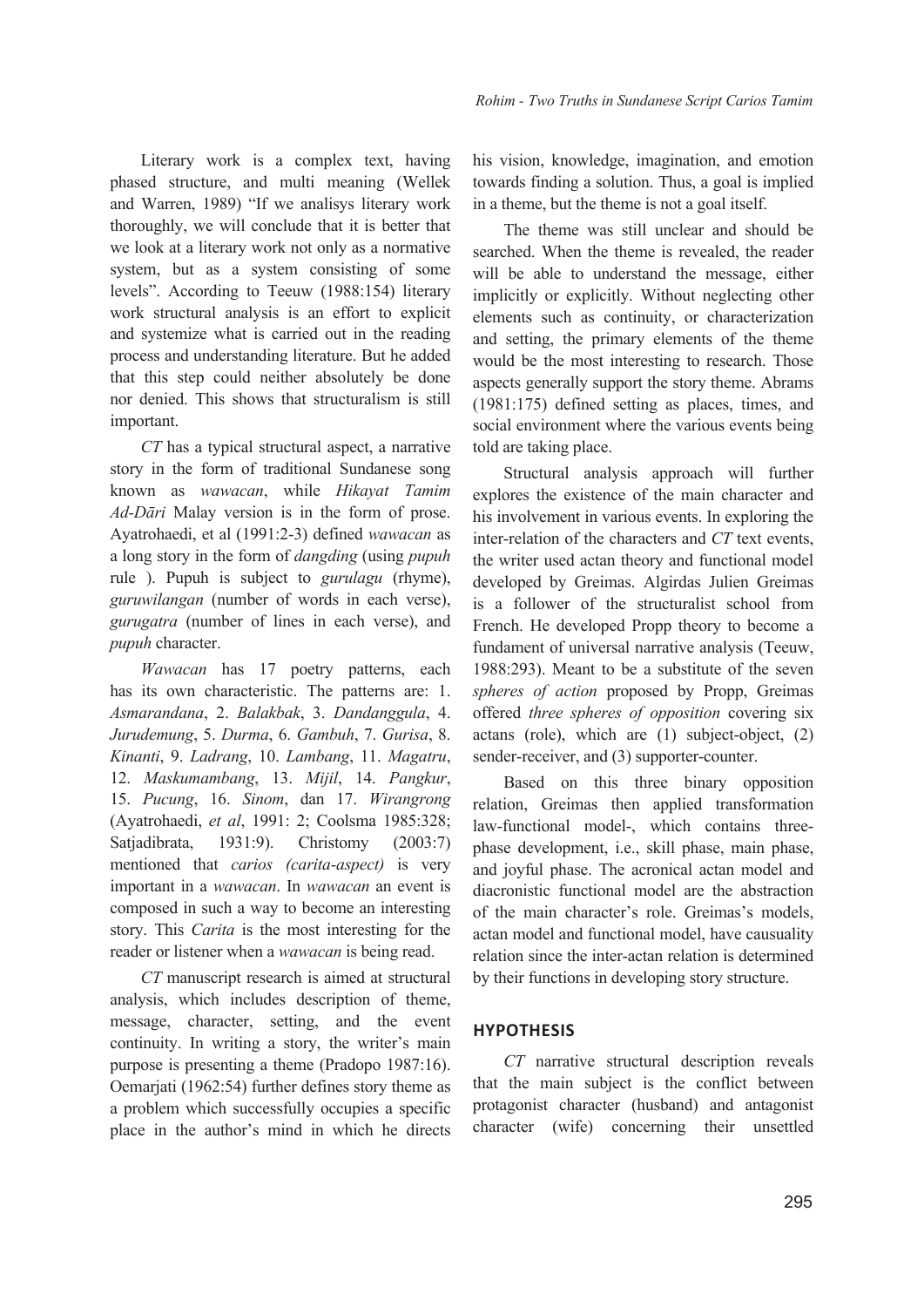marriage status due to a long time disappearance of the protagonist character which prompted the antagonist character to have a new marriage. It is interesting to investigate the characters' actions in relation to the Islamic law. Such a conflict arises an assumption that the divorce claim from the wife is caused by the husband's abandoned obligation to fulfill her need. Hence, the wife is in right and the husband is wrong. This research formulates the following hypotheses: having been deprived from her rights for a long time, the wife is rightful to claim for a divorce from her husband (the wife is right); and suing her wife because she has married to another man before he divorces her is the a rightful conduct (the husband is right).

The research uses facts and real data support in the content of *CT* manuscript to prove the hypotheses.

### **RESEARCH METHOD**

The research applies descriptive study approach in the analysis of selected *CT* manuscripts in order to reveal the elements generating the works. It combines actan study as well as Greimas functional model.

# **RESEARCH RESUlTS AND DISCUSSION**

### *CT* **Formal Structure**

### *Pupuh* **Comparison**

The *CT* manuscript has 14 stanzas and 390 verses which consist of 53 verses *Asmarandana*, 49 verses *Sinom*, 68 verses *Kinanti*, 45 verses Dangdanggula, 29 verses *Pangkur*, 47 verses *Mijil*, 37 verses *Durma*, and 62 verses *Pucung*.

#### **Story Frame**

The *CT* manuscript has a broad story frame being outlined in not too different way from the manuscript in comparison. The difference lies in the description of the places and the characters' name, which does not result in a new version. The first 15 episodes in the *CT* manuscripts start from *manggala* in stanza *asmarandana* until the episode when Tamim went back home. The last episode in *CT* manuscript is when Tamim, his wife, and their children went home bringing happiness to the family and relatives but leaving the bride disappointed because his marriage was cancelled.

#### **Metrum Mistake**

The *CT* manuscript has a total number of 390 verses in 2644 lines. The research found some uses of metrum which are against the rule of *pupuh* metrum (Coolsma and Satjadibrata). The violation includes one verse with more or less lines; and less or more words number in a line with last vowel mistake.

#### *CT* **Text Narrative Structure**

### **Summary of the Story**

In the era of Khalifah Umar Ibnu Khatab, a woman from Ansor community came to complain that her husband named Tamim Ibnu Habib Ad-Dāri had disappeared for seven years. She brought some witnesses from her community who knew that her husband, Tamim, did not send any news nor give allowance to his family during that time. She intended to marry to another husband and ask permission from Khalifah Umar as *ūlil- 'amri*. Umar Ibnu Khatab granted her wish and was going to marry her off to a man from her community after she completed her *idah* period of four months and ten days.

It became a complicated problem when Tamim Ibnu Habib Ad-Dāri came back home from his travelling and insisted that he had never divorced his wife and that her new husband had illegally married her. To solve the complicated problem, the three parties agreed to see Ali Ibnu Abu Thalib.

Before Ali Ibnu Abu Thalib, Umar Ibnu Khatab, and all audience, Tamim Ibnu Habib Ad-Dāri told his kidnap by Genie Iprit from the beginning he was kidnapped, travelling around various genie countries, meeting with ancient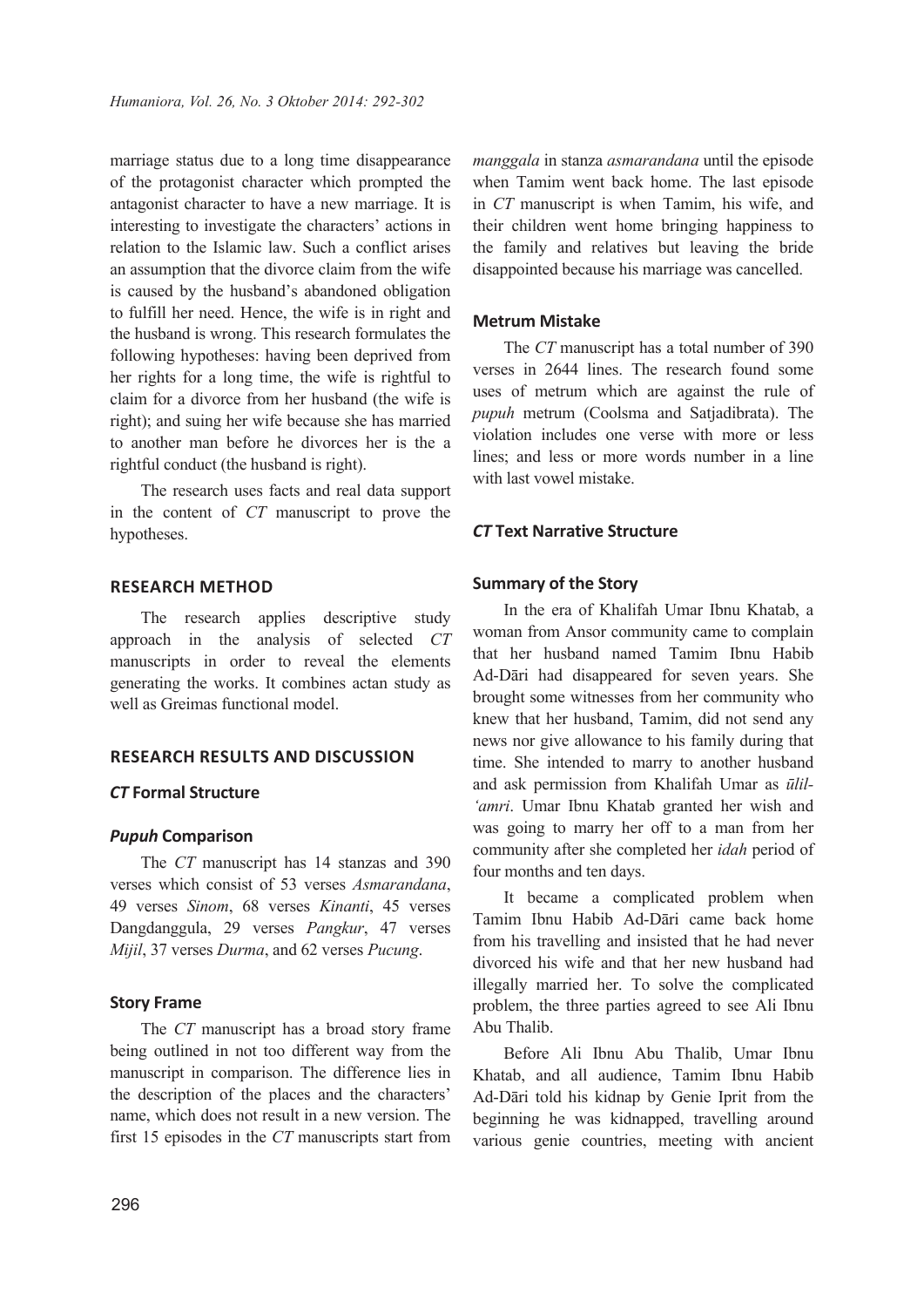human until the time he came back home finding his wife had been married to another man.

Ali Ibnu Abu Thalib said amen for Tamim's story since he had heard the same story directly from Rasulullah SAW when the prophet was still alive. Finally Ali Ibnu Abu Thalib decided to cancel the new marriage of Tamim's wife since she had not yet *duhul* (having sexual intercourse); her new husband was sad and regretful. The audiences were touched and then congratulated Tamim Ibnu Habib Ad-Dāri for his safe return to live happily together with his beloved family.

### **Study of Continuity**

The *CT* story is presented in 6 episodes. The division of this episode is based on chronological events, and the changing of the episode is marked by transformation. One episode contains some scenes supporting functional main event in developing coherence of the work and developing its narrative structure comprehensively.

In general, all the scenes in 6 episodes can be groupped into three major events. Firstly, events whose actions and experiences are carried out by the main character; secondly, conflict which complicates the events experienced by the main character; and thirdly, climax in which the main character's destiny is determined .

### **Character and Characterization**

Other elements of narrative structure other than the plot are character and characterization. Character refers to someone or actor in the story, while characterization refers to the characteristic of the character or the main actor. The main character is Tamim Ibnu Habib Ad-Dāri. He is a protagonist character (*hero*) who determines the development of the whole story continuity. An Ansor woman (Tamim's wife ) is the antagonist character. Umar Ibnu Khatab, Ali Ibnu Abu Thalib, and a man from Ansor community (new husband of Tamim's wife) are the accompanying characters. Tamim Ibnu Habib Ad-Dāri, Umar Ibnu Khatab, and Ali Ibnu Abu Thalib are characters in the history of Islam, best companions of Prophet Muhammad PbUH.

The presence of Islamic history characters in *CT* is related to the plot. Character, characterization and *CT* story plot are facts which are related to each other. Various events, conflicts, and climax are fundamental parts in the story plot which can occur if there are characters who develop the *CT* plot. The relation of the characters and *CT* plot give impression to the readers that various events told in *CT* are not fictious (engineered), but real facts.

#### **Setting**

Stanton, as quoted by Nurgiantoro (1992:122) puts setting together with plot and characterization into story facts. It helps bring the three elements into reality.

The early part of the *CT* text gives figure or information that leads the readers believe that the setting is Madina, the center of administration under Umar Ibnu Khatab. The *CT* text uses not only real world location, but also invisible world, where the main character resides during his kidnapping by Genie Iprit.

The invisible world where the main character stays together with genie community is a typical setting which is developed by means of with 'I did (akuan)' observation angle. It is a typical setting in *CT* because it is a dominant element, functional, and coherent with the plot element and the characterization. Another typical setting presented in the *CT* text is social setting, through which the *CT* text presents historical characters, the best companions of Rosululloh, their high value, and the experiences of the main character in the invisible world.

#### **Theme**

Various events, rising conflict, and climax in the *CT* mainly reflect the story fundament or story frame and developed into a comprehensive story. Hence, the development of the story always obeys the story fundament and at the same time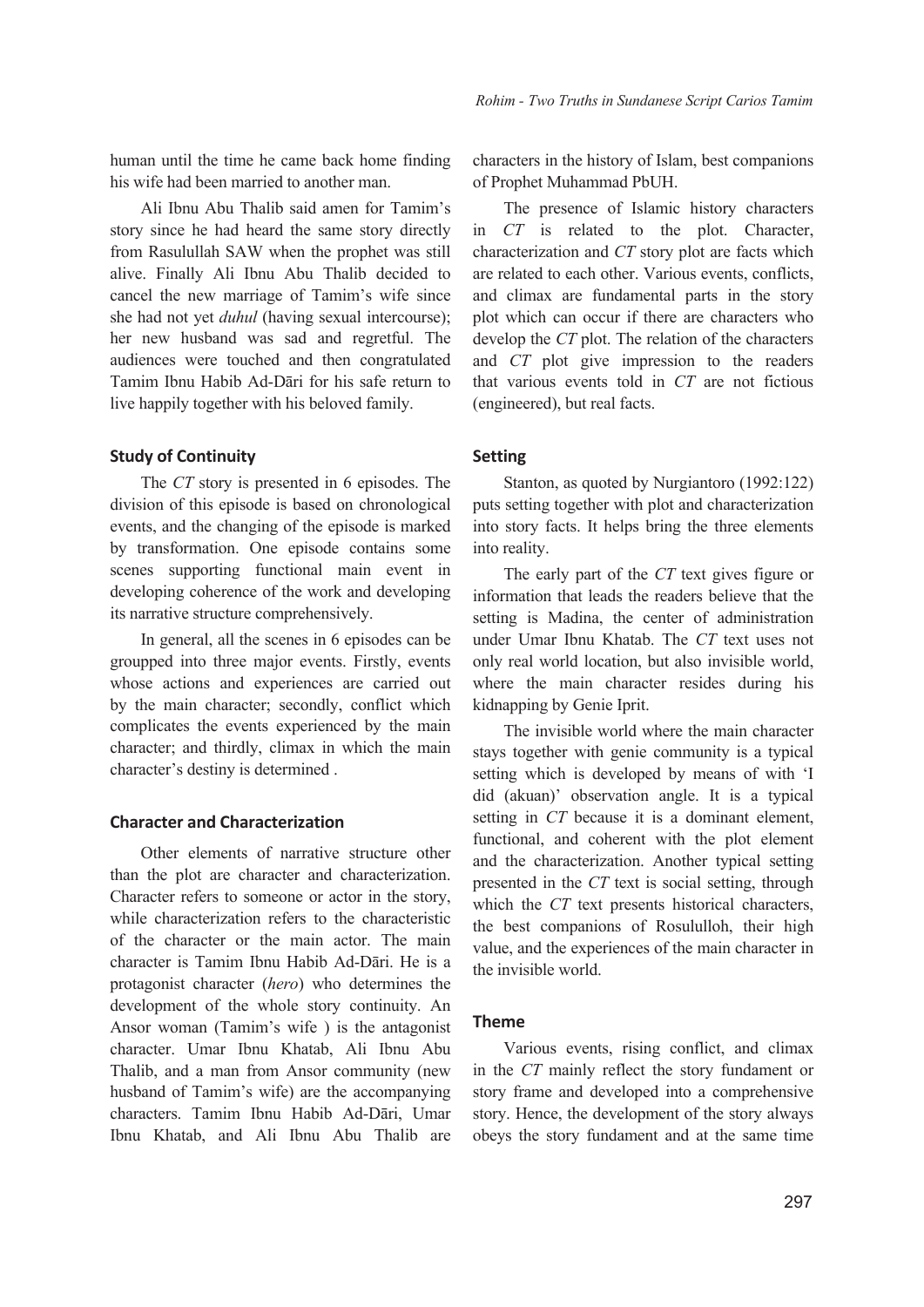gives meaning to the objective of the story. The story fundament serves as a guide for the author to develop the story and for the readers to interpret the fundament and objective of the story he/she is reading.

The story fundament was adopted by the author in developing the story plot which is adjusted with the experiences, observation, and full comprehension that become the theme of the story. The theme developed by the author makes the story meaningful and let the readers to see, feel, and have full comprehension on the meaning of lives facilitated by the story plot and story characterization. The author choose the theme subjectively, be it from his personal experiences or from the community. The story theme and various elements build the story all together into unity. It is meaningful if all elements are related with each other. It gives coherence and meaning to the story plot, character, characterization, and setting.

The analysis result shows that the characters 'are mandated' by the author to deliver the story theme to *dulur-dulur* (readers and listeners). They are exploited by the author in the development of story theme by means of 'he did (diaan)' and 'I did (akuan)' angle of observation.

The *CT* main character, Tamim Ibnu Habib Ad-Dāri, with observation angle technique ' I did (akuan) ' tried hard to prove that he was really the man named Tamim Ibnu Habib Ad-Dāri who was missing and kidnapped by Genie Iprit seven years ago, the legitimate husband of an Ansor woman, and was not a satan as he was accused. He told the whole story and events in the *flashback* plot, and made a hard effort to convince the accompanying characters and the ambient community. Continuity, characterization, and setting are closely related, making the story main theme clear. From the closely related plot, character, characterization, and background is revealed that story theme which is the existence of the truth between two truths. The truth in this *CT* text is related to *munakahat* or marriage rules. The action done by Umar Ibnu Khatab character to marry off an Ansor woman to an Ansor community man was

a truth according to Islamic law, while the truth action of Ali Ibnu Abu Thalib character was the truth testament of Rasulullah SAW.

In Islamic law, a husband has some obligations on his wife, one of which is to give allowance (Sulaiman, 1994:76-79). Under a certain condition, he could leave his wife more than four months, six months, one year or two years with the requirement that his wife is staying secure and willing to accept it voluntarily. If it is insecure, or the place is secure but she the wife disagrees, then a husband should not leave his wife.

The Holy Qur'an mentions *ilaa'* meaning that the husband swears not to have sexual intercourse with his wife; Allah gives time as long as four months to him to see if he wants to return to her again: "To whom who do *ilaa'* his wife is granted four months postponement (duration). Then if they come back (to his wife), the All Merciful Allah gives Great Forgiveness" (Al-Baqarah:226).

The *CT* story refers to the two explanations above, by presenting the antagonist character sueing the husband by means of telling it to Amiril Mu'minin, Umar Ibnu Khatab, Her complaint was a right measure, and Umar gave a prompt response by marrying her off this character after passing her *idah* period. This scene raised a conflict when Tamim Ibnu Habib Ad-Dāri came back home to the antagonist character the first night of his wife's marriage. Afterward, other conflicts followed and the story developed the plot and events with the character and setting coherently support the *CT* story theme.

### **Messages**

The study on *CT* religious Sundanese manuscript which directly related to *CT* theme found some messages as follows:

1. A wife who is abandoned by a husband for a long time without any news and conjugal right as well as allowance, according to *ta'lik talaq* spoken by the husband at time of the Islamic marriage ceremony has the rights to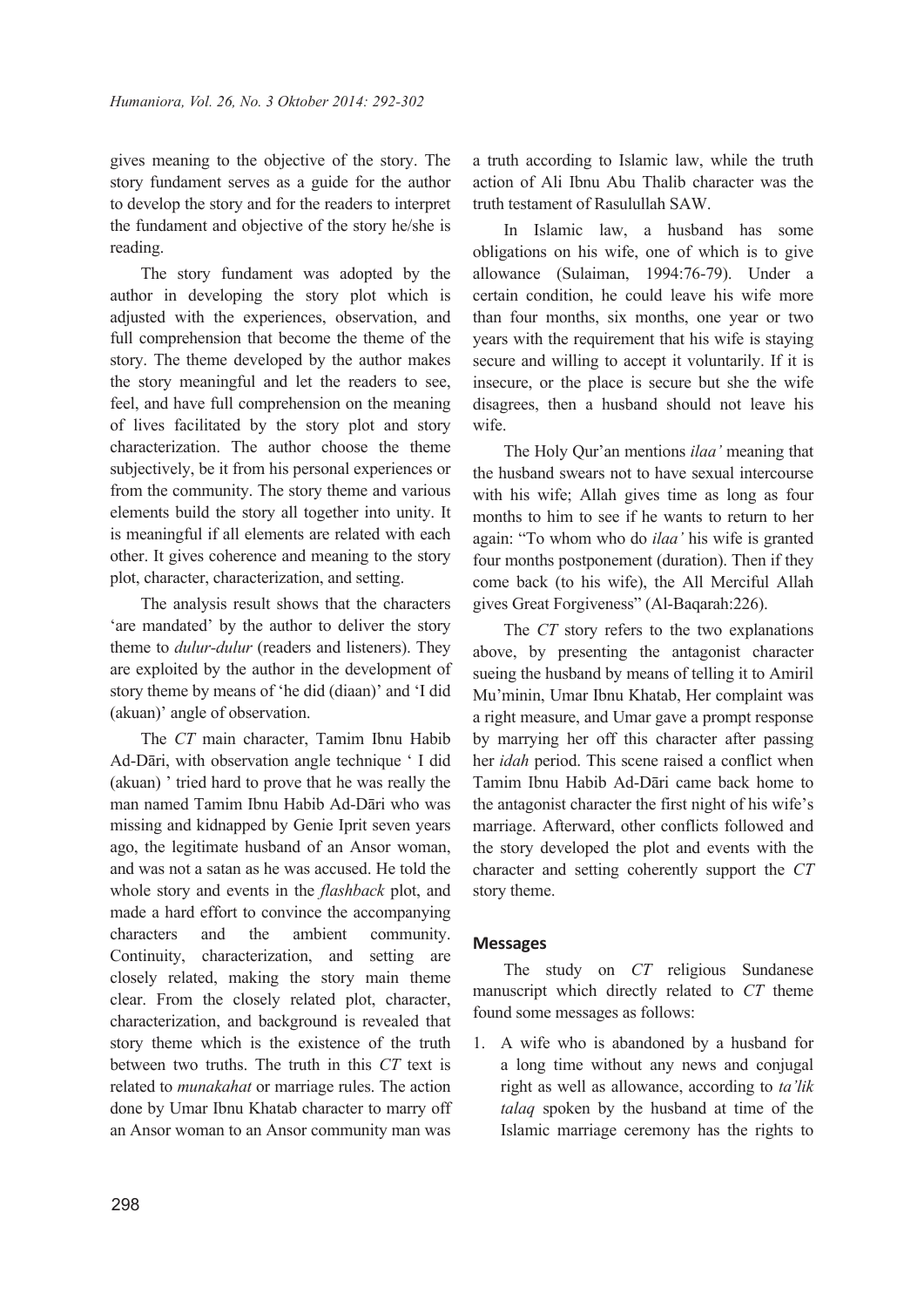file a complaint against her husband at the government or religious court, and the judge of the religious court accepts her complaint, then the husband legally divorces his wife so the wife has the right to re-marry. This message is written in the *CT* text, *pupuh* 1, *asmarandana*, verses 5-10.

- 2. The government by means of ministry of religion oblige to accept and pay attention to the complaint of the abandoned wife and passes the wife requests if the matter is supported by strong and reliable witnesses. The passing of the request by the government means that a divorce has been given from the husband to the wife. In that case the wife cannot immediately re-marry, but she has to go through her *idah* (waiting period) as long as four months and ten days. This has a purpose to know whether or not she is pregnant from her previous marriage. This message is written in *pupuh* 1, *asmarandana,* verses 11—12.
- 3. A wife in Islamic law is prohibited to have more than one husbands. This message is implicitly found in the decree of Ali Ibnu Abu Thalib which cancelled the newly wed wife of Tamim Ibnu Habib Ad-Dāri with a man from Ansor community.
- 4. A wife who has been married has obligation to give back the *mahar* (bride price) she has received to the man she married to if there is a divorce before any *duhul* (sexual intercourse). This message is not written explicitly in the *CT* text; it only mentions that Ali ordered Tamim to bring his wife back home and cancelled the new marriage. While in Malay text, Ali Ibnu Abu Thalib, beside cancelling the newly wed of Tamim's wife, also ordered her to give back the *mahar* (bride price) to the Ansor man whose marriage has been cancelled .

### **The Integrity of the** *CT* **story**

To explore the role of the character and his involvement in various events which generated a coherence story, the research analyzed the relation among the characters in the story. It applied actan theory and functional model developed by Greimas. The study on *CT* text semantic structural applied Greimas model, binary opposition relation of 6 roles (actan) aims to understand the integrity of the work which formed the story theme as a precise fundamental idea.

This relation will be presented in a chart and only briefly described since the discussion of continuity, character, and theme is also connected. The research analyzed only the protagonist character Tamim Ibnu Habib Ad-Dāri and antagonist character his wife as subject.

The character Tamim Ibnu Habib Ad-Dāri as a subject is presented in the following chart.





Tamim Ibnu Habib Ad-Dāri Attitude Functional Model

#### **Initial situation:**

The story begins with a conflict. The first antagonist character saw Amiril Mu'minin to report that her husband had been missing for 7 years, during which she never received any nor allowance for the family. Therefore, she intended to re-marry. The first supporting character married off the first antagonist to the second antagonist. She brought witness about the disappearance of her husband and finished her *idah* period. By the day the two antagonists held the wedding came the subject from his traveling. The first antagonist was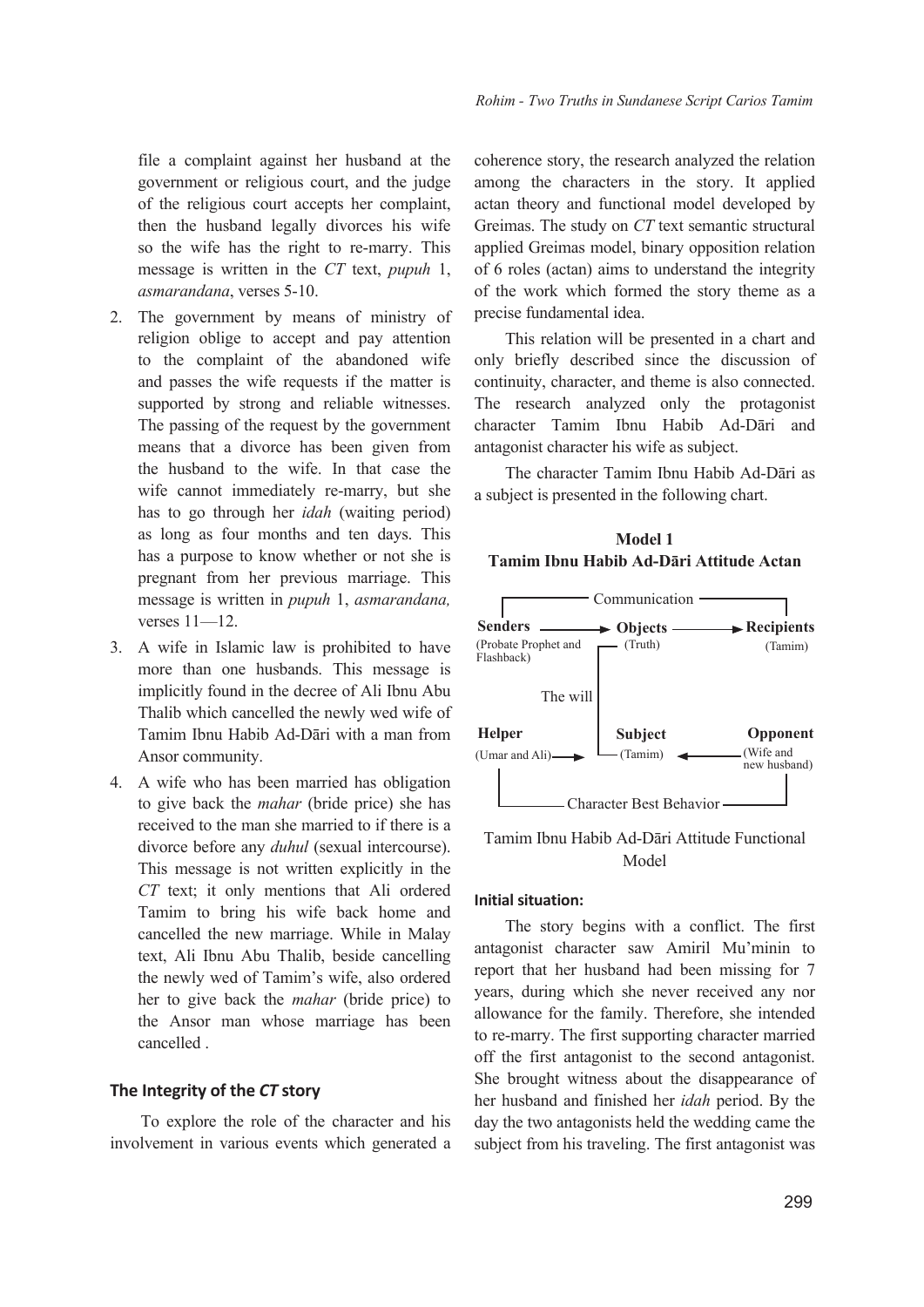shocked and did not believe that he came home safely. The conflict between the subject and the two antagonists begins.

### **Transformation:**

- 1. Skill phase; the subject's presence on the night the two antagonists got married, and the presence of two supporting characters. Subject and the two antagonists agreed to meet the first supporting character, then the first supporting character brought the conflicting parties to the second supporting character.
- 2. Main phase; the subject's detail explanation before the second supporting character and all audiences about his travelling during 7 years, beginning from his staying alone in his house before he was kidnapped by Genie Iprit, traveling in genie world until finally coming back home.
- 3. Joyful phase; the second supporting character's decision to cancel the marriage of the two antagonists since they had not yet doing *duhul* (sexual intercourse), and the subject's regaining his charm after the second supporting character bathed him and shaved him neatly. The first antagonist admitted that the subject was really her missing husband.

### **Final situation:**

Object had been obtained and received by receiver due to the decision of the second supporting character, happiness occured, the conflict resolved, the first antagonist realized and received again the subject as her legitimate husband, and the story ended.

Based on the two model description proposed by Greimas, which are actan model and functional model on the *CT* text, Tamim Ibnu Habib Ad-Dāri as subject succeded in obtaining the object due to the events he experienced and honestly told to the two supporting characters and two antagonists. The truth the subject obtained was a truth as understood by the second supporting character from the testament of Messenger (Rasul) PbUH.

Hence, as seen from Greimas model role analysis, *CT* story has causality relation because

the inter-actan relation is determined by their functions in building the story structure, and shows coherence among the elements.

Tamim Ibnu Habib Ad-Dāri's wife as a subject is presented in the following chart.

# **Model 2 Tamim Ibnu Habib Ad-Dāri's Wife Attitude Actan**



# Tamim Ibnu Habib Ad-Dāri's Wife Attitude Fuctional Model

### **Initial situation:**

The story began with the rising of subject's worry after she was left behind by the protagonist. Being static in the beginning the subject changed to be agressive due to object's desire.

### **Transformation:**

- 1. Skill phase; the changes of the antagonist's attitude when the subject's patience began to fade, and the permission of the supporting character to reach the object. The subject and supporting character agreed at reaching the object after the sender did not show his good intention;
- 2. Main phase; the subject's detail explaination before the supporting character concerning the sender's abandoned subject during 7 years;
- 3. Joyful phase; the supporting character's decision to marry off the subject to a man from Ansor community . The antagonist admitted that the subject was the family back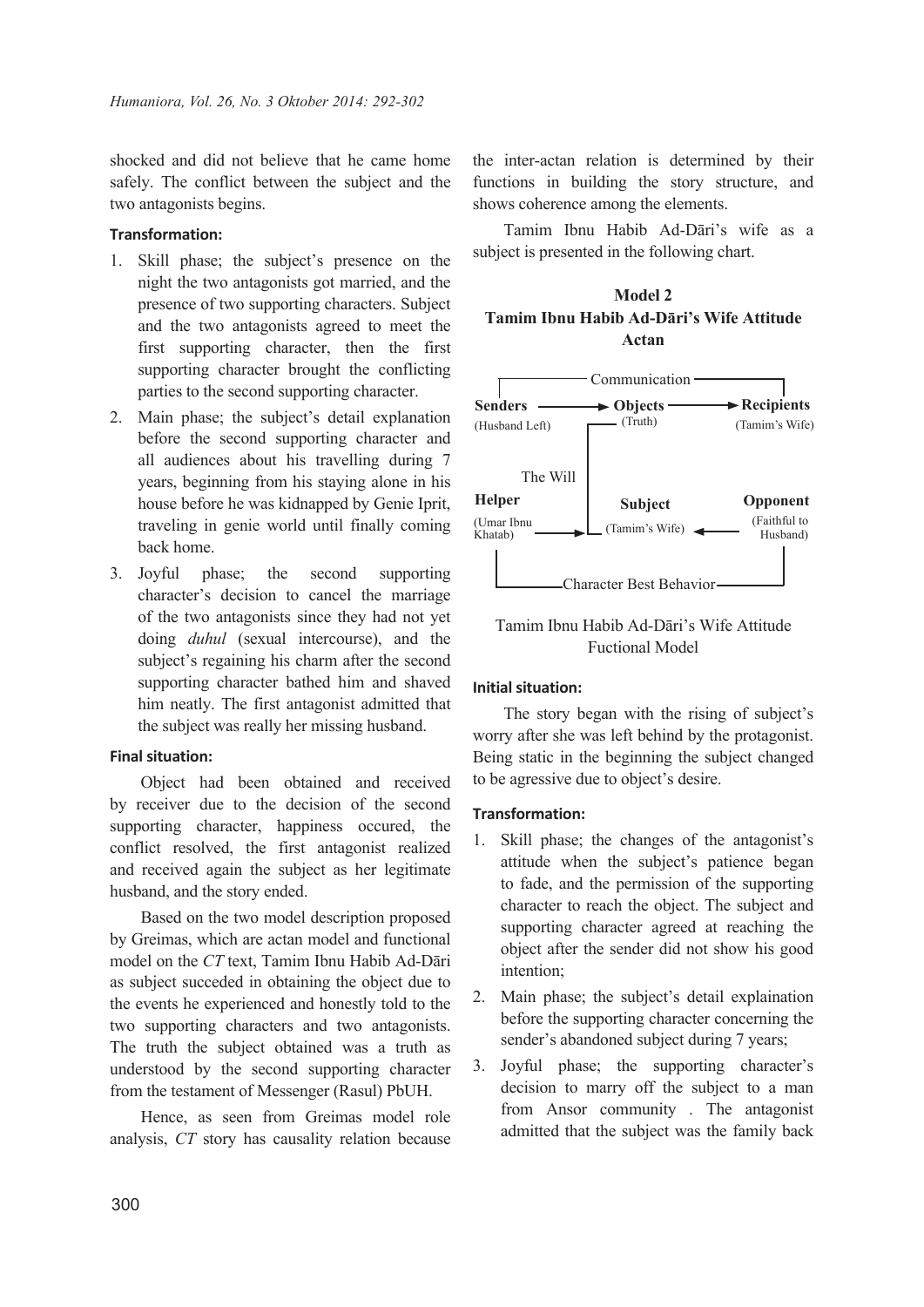bone which was almost cracked, deteriorated by the ambiguity of the antagonist.

### **Final situation:**

Object had been obtained and accepted by the subject due to the supporting character's decision. But no happiness occurred after subject accepted object; on the contrary, a conflict began. The supporting character brought the subject and antagonist to see a character presumed as the center of truth, i.e., Ali Ibnu Abu Thalib. The acceptor/subject finally accepted the antagonist, and the story ended.

Based on the two-model description proposed by Greimas, which were actan model and functional model on *CT* text, Tamim Ibnu Habib Ad-Dāri's wife as a subject succeded obtaining the object after her husband left for long time and did not give allowance. The truth subject obtained was a truth as posted in Islamic law.

### **CONClUSION**

Sundanese manuscript *Carios Tamim* (*CT*) gives a new way in presenting a *hero* in that it may be in a protagonist character, or arise from two characters. The plot, character, characterization, and setting reveal that the story theme is the enforcement of the truth between two truths. The measure Umar Ibnu Khatab took by marrying an Ansor women (antagonist character) with an Ansor man was a truth according to Islamic law, while the measure Ali Ibnu Abu Thalib took to help Tamim Ibnu Habib Ad-Dāri (protagonist character) was a truth according to the testimony of Rasulullah SAW.

Hence, the hypothesis could be accepted since the reaching of the truth on the first assumption was due to the achievement of the truth on the second assumption. Tamim Ibnu Habib Ad-Dāri and his wife (subjects) succeeded in obtaining object due to the events they had experienced, which are related to each other in a cause-result relationship. The truth accepted by both subjects was truth coming from the two supporting characters. The first supporting character came

from the Islamic law, and the second supporting character came from the prophet's testimony. It is concluded that the *CT* story has causality relation since the relationship among the actans is determined by its functions in building story structure.

#### *Notes:*

- 1 see Liaw Yock Fang (1991: 251) for the history of *Hikayat Tamim Ad-Dāri*.
- 2 *Pegon* is Arabic letter having modified and used fo text writing in ethnic language such as Java and Sunda (see Pudjiastuti, 2006: 44; Pigeaud, 1967: 25-26).
- 3 Information about some Nusantara manuscript research including Sunda ever been carried out can be seen in Edi S. Ekadjati, *Direktori Edisi Naskah Nusantara* (Jakarta: Yayasan Obor Indonesia, 2000).

#### **REFERENCES**

- Abrams, M. H. (1981). *A Glossary of Literery Terms.* New York: Helt, Rinehart and Winston.
- Ayatrohaedi dan Sri Saadah. (1995). *Jatiniskala: Kehidupan Kerohanian Masyarakat Sunda Sebelum Islam.* Jakarta: Departemen Pendidikan dan Kebudayaan.
- Behrend, T.E. (ed.) (1998). *Katalog Induk Naskah-Naskah Nusantara Jilid 4 Perpustakaan Nasional Republik Indonesia.* Jakarta: Yayasan Obor Indonesia.
- Christomy, T. (2003). *Wawacan Sama'un: Edisi Teks dan Analisis Struktur.* Jakarta: Djambatan.
- Coolsma, S. (1985). *Tata Bahasa Sunda*  (Penerjemah, Husein Widjajakusumah dan Yus Rusyana). Jakarta: Djambatan.
- Ekadjati, Edi S. (1988). *Naskah Sunda Inventarisasi dan Pencatatan*. Bandung: Lembaga Kebudayaan UNPAD.
- ------------------. (2000). *Direktori Edisi Naskah Nusantara.* Jakarta: Yayasan Obor Indonesia.